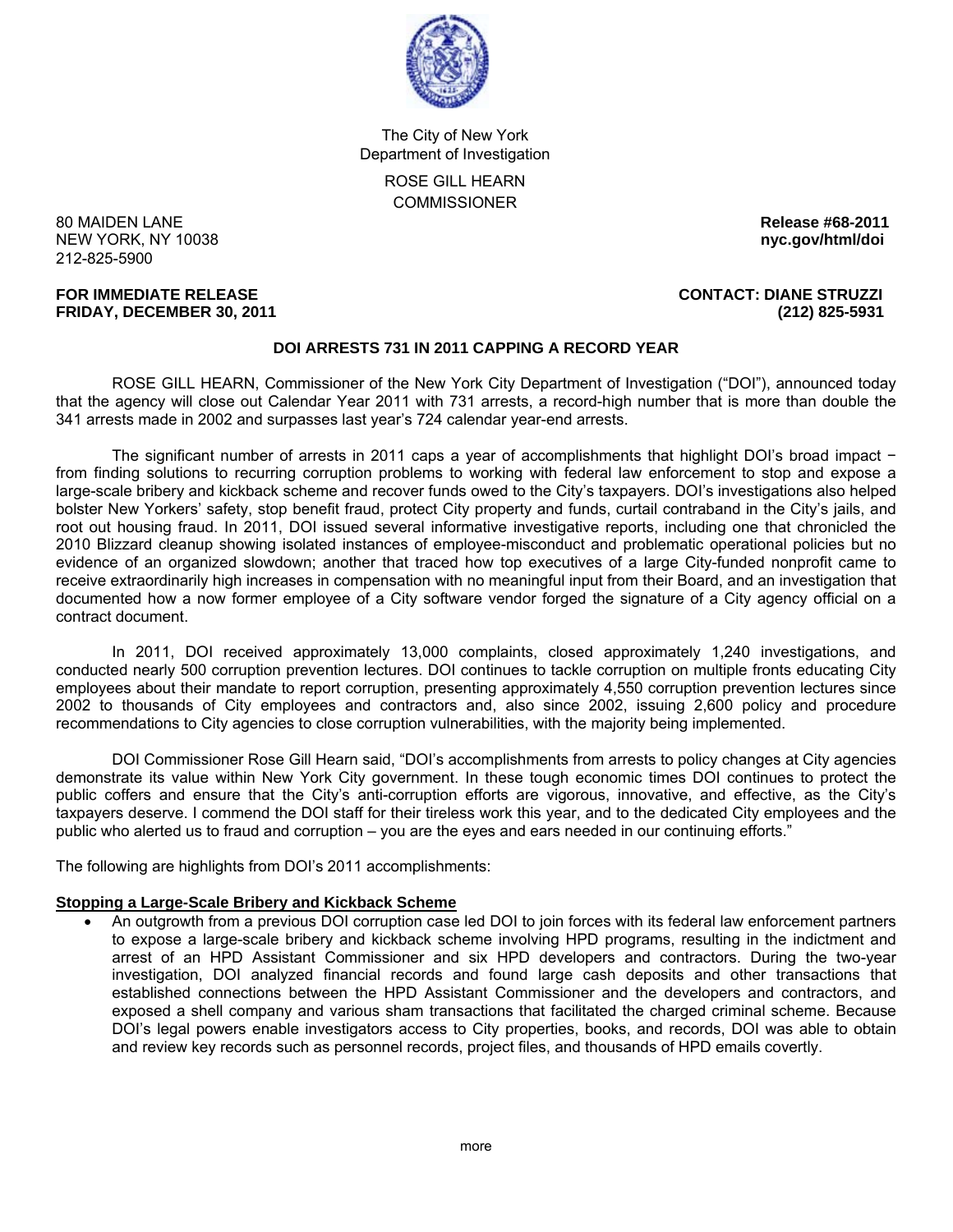## **Benefit Fraud Cases**

Because DOI investigators are experts in the City agencies they oversee, and the agency's policies and procedures, they are in a prime position to act proactively and establish methods to catch corruption before it has a chance to take root. For instance, DOI has long worked to stop unemployment benefit fraud by City workers and this year joined with the state Department of Labor to establish a data matching system that will prevent City workers from simultaneously collecting paychecks and unemployment checks. The data share increases speed and efficiency in identifying fraud and minimizes the financial loss to the taxpayers. Since 1998, DOI has identified and arrested 122 City employees (16 in Calendar Year 2011) who fraudulently obtained more than \$430,000 in unemployment insurance payments by falsely claiming they were unemployed when in actuality they were working for and receiving wages from City agencies. Most were "seasonal" City employees.

A DOI investigation also led to the indictment and arrest yesterday, December 29, 2011, of a former City Sanitation worker on charges of filing a fraudulent claim against the City falsely stating he injured himself in the line of duty. DOI investigated after the City Department of Sanitation ("DSNY") reported that video recordings contradicted the defendant's claim he fractured his wrist in a trip and fall on his way into DSNY's medical clinic in Manhattan. As a result of the defendant's false claim, the City paid more than \$7,600 towards the defendant's medical bills. Although the defendant fractured his wrist, DOI's investigation found the injury did not occur at the time and place he claimed.

Also in 2011, DOI arrested a former Parks and Recreation employee on charges of workers' compensation fraud and theft. DOI's investigation found that the employee collected more than \$70,000 in workers' compensation benefits from the City while stating he did not work when, in fact, the employee was paid for home improvement and repair work at numerous private residences.

## **Investigating Conflicts of Interest**

Each year, DOI investigates conflict of interest allegations involving City employees. As the confidential investigative arm of the City's Conflicts of Interest Board ("COIB"), DOI receives allegations from the COIB, and also receives allegations from other entities, such as City agencies or from the public. This year, DOI's investigations in this area resulted in a range of fines from the COIB, including:

- A \$12,500 fine for the former Chief of Operations at the City's Emergency Medical Services ("EMS") at the City Fire Department ("FDNY") for obtaining a paid position with a FDNY vendor that he did business with when he was working at EMS.
- A \$20,000 fine for the Brooklyn Borough President accepting free foreign travel and accommodations for his wife and, in a separate case, a \$2,000 fine for the Brooklyn Borough President and a \$1,100 fine for his chief of staff, in connection with the chief of staff and chief of staff's law firm representing the Borough President in a home purchase.
- A \$10,000 fine for the former Bronx Borough President for hiring an architect to redesign his home porch, when the architect was involved in a project that would require the Borough President's approval.
- A \$2,500 fine for the now former director of the City Department of Housing Preservation and Development's Labor Relations and Discipline unit for using two of her subordinates to run a personal errand on City time and using a City vehicle without authorization to commute to and from work.
- A \$2,500 fine for a former Correction Department Chaplain for accepting a silver Kiddush cup and plate from an inmate in exchange for arranging a jailhouse Bar Mitzvah celebration for the inmate's son.

#### **Identifying Recurring Corruption Problems and Finding Solutions**

DOI has worked with the City Department of Consumers Affairs ("DCA") over the past several years to evaluate general vendors who habitually claim to have lost their DCA General Vendor license. DCA and DOI share the concern that these licensees obtain replacement identification cards in order to sell them to unlicensed individuals. DOI worked with DCA to implement policy changes to prevent fraudulent requests for replacement identification cards. DCA reported a 25% reduction in requests for replacement identification cards in 2011.

#### **Protecting the City from Theft**

In 2011, DOI investigated and made arrests in a range of thefts from the City, from the selling of NYCHA-owned backhoes on Craigslist to the theft of individuals' identities. The spectrum of these investigations shows the breadth of investigative skill at DOI and includes the arrest of a NYCHA employee and another individual for selling two skid-steer loader bobcats with backhoe attachments, valued in excess of \$20,000, from a NYCHA storage facility in the Bronx, and advertising the sale of the equipment on Craigslist.

As a result of a DOI investigation with federal authorities, a Parks Department employee was charged with creating false Social Security Administration letters and selling them to another individual whom the defendant believed was using them to obtain other identification documents, such as drivers' licenses, United States passports, and birth certificates. The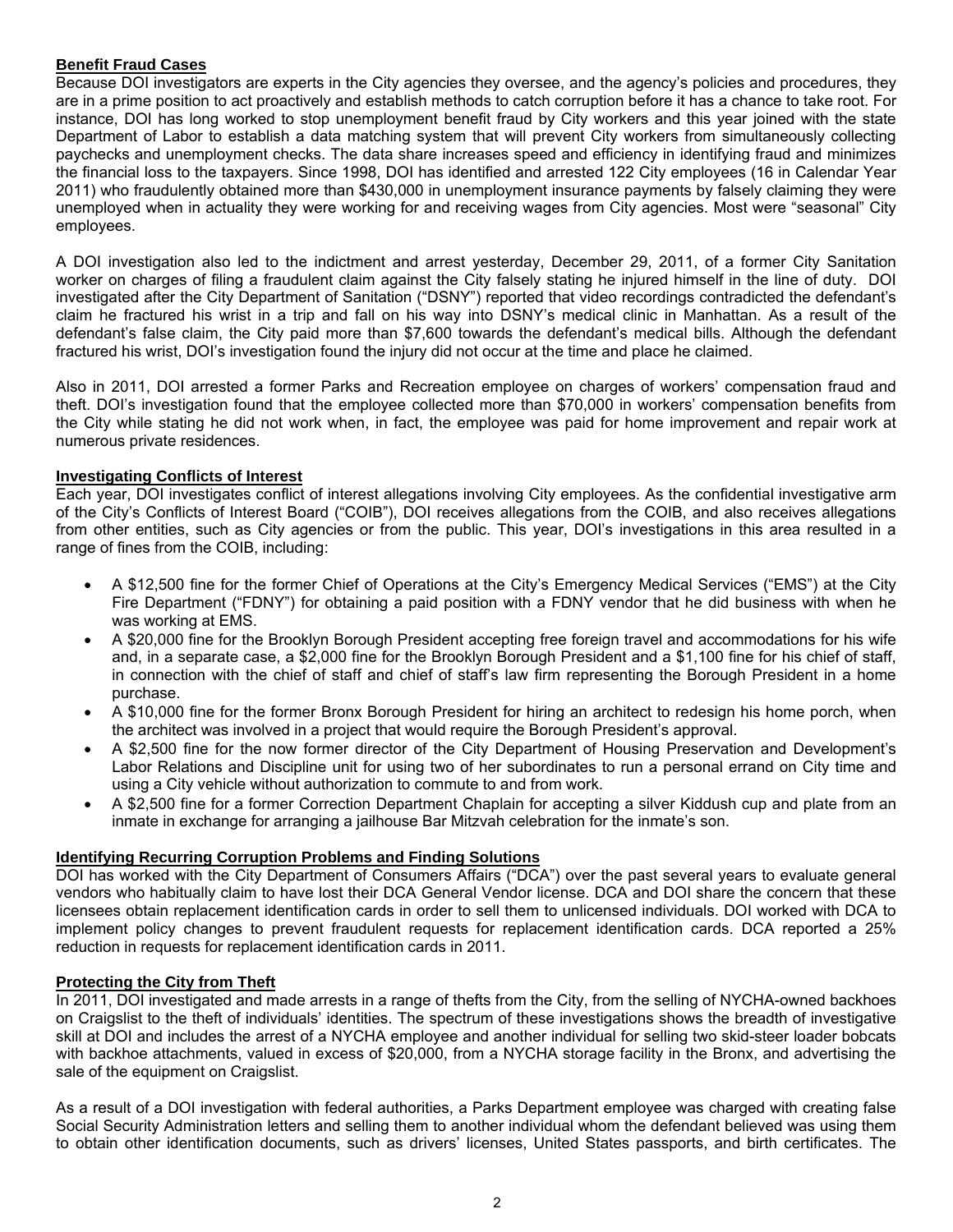investigation determined the defendant created the false identity documents on at least 10 occasions on her home computer and printed them on her City work station in Manhattan.

## **Stopping Financial Fraud Against the City**

DOI's investigations uncovered thefts that included City-issued checks for bail refunds, a property tax refund, rent subsidies and counterfeit checks made to appear that they were issued by the City and a private day care center, and rent subsidy checks that were stolen and illegally cashed. The investigations began after DOI received check fraud allegations from City agencies, including the City Department of Finance, illustrating the significance of having an agency like DOI within City government.

DOI has also worked with the New York City Employees' Retirement System ("NYCERS") to identify and stop pension fraud. An undercover investigation led to the arrest of the adult son of a deceased City retiree on charges he attempted to steal \$17,218 from the City pension system by falsely claiming he never received a survivor's benefit check. In fact, DOI's investigation found that the defendant had cashed the check. In another case, DOI arrested the son of another City retiree for failing to notify the City pension system of his mother's death and continuing to collect her monthly pension for nearly two years, pocketing \$44,165. The defendant pleaded guilty and his probationary sentence includes restitution in full to NYCERS.

#### **Investigations that Further Public Safety**

Four years ago, DOI discovered a host of delinquent fire code violations throughout the five boroughs on commercial properties and apartment buildings relating to such fire safety issues as blocked egress, dangerous wiring, and improperly stored flammable materials. Working with the City Fire Marshals, DOI began an annual initiative (undertaken throughout the year, including a targeted approach in October, which is Fire Prevention Awareness Month) to bring these violators who had failed to respond to a criminal summons to court. The initiative has the result of ensuring that the unsafe conditions are remediated. DOI's ongoing enforcement initiative with the City Fire Marshals has resulted to date in more than 930 arrests, including approximately 176 this year, and more than 200 warrants cleared. In addition, more than \$370,000 in fines were ordered.

The effort was expanded this year to include warrants involving building violations. DOI worked with the City Department of Buildings ("DOB") to track down and arrest violators who ignored or refused to remedy violations, including in illegal Single Room occupancies. The coordinated initiative, spearheaded by DOI, brought charged safety code offenders to justice, and highlighted the legal obligation of property owners and all persons to maintain safe conditions and respond in court to the City's legal notices of violations requiring corrective action. In 2011, 23 arrests were made, including some individuals with multiple warrants, and more than 35 warrants were vacated.

## **Curtailing Contraband in the City Jails**

DOI continues to work with the Correction Department to stop the flow of contraband in the City's jails and this year that initiative resulted in the arrests of three correction officers on contraband charges. One correction officer was charged with unlawfully giving an inmate a cell phone, a prohibited item in the City's jails, and another correction officer was charged by indictment for using her cell phone to have conversations with an inmate in custody on Rikers Island and allowing the inmate to use the cell phone. A third correction officer and a cook were charged with receiving hundreds of dollars in bribes to smuggle what they believed were oxycodone pills, a narcotic, to one of the Rikers Island jails. The arrests were the result of DOI undercover investigations that used placebos to ensure that the smuggling and bribes were exposed and that no drugs were brought onto Rikers Island. In addition, DOI participated in a multi-agency investigation that resulted in the arrest of a correction officer and an accomplice on bribery and drug charges with the correction officer accused of soliciting a bribe from an inmate, promising to secure the inmate's early release in exchange for cash or drugs.

#### **Housing Fraud**

DOI continued its focus on rooting out tenants who fraudulently obtain housing benefits, arresting more than 50 individuals associated with approximately \$1.7 million in theft. In fact, since 2002 more than 660 individuals have been arrested on housing fraud charges, associated with approximately \$14 million in theft. In 2011, the schemes included concealing income and occupants to increase the amount of public housing subsidies, illegal subletting of NYCHA apartments, and fraudulently collecting dual government housing subsidies from NYCHA and HPD. The fraud also included a Section 8 tenant charged with stealing nearly \$100,000 by concealing her ownership of her home, in effect, collecting rent from the government for occupying her own house.

As part of this initiative, DOI worked with the Manhattan District Attorney in a housing fraud sweep in which seven individuals were charged in thefts that totaled nearly \$260,000 and, separately, with the United States Attorney for the Southern District of New York in an investigation that resulted in charges against a former City Correction Department Chaplain and his brother in connection with a \$200,000 Section 8 fraud scheme.